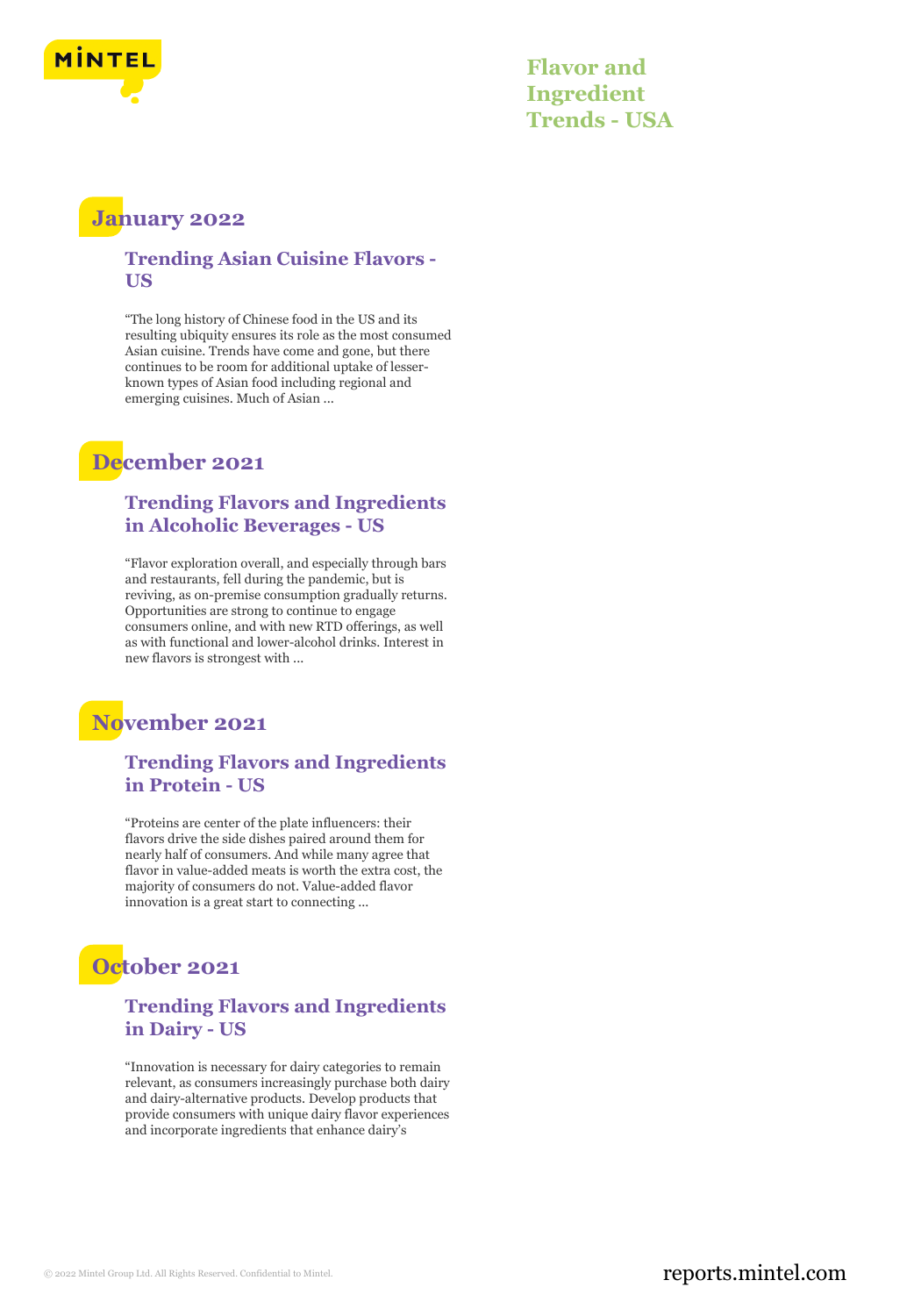

**Flavor and Ingredient Trends - USA**

functional benefits. Spicy cheeses featuring unique chilies appeal to Gen Z's love of heat and provide ...

### **August 2021**

#### **Trending Flavors and Ingredients in Desserts and Confections - US**

"The desserts and confections market performed well during the pandemic as consumers leaned into indulgence for comfort, but consumers are aspiring to make improvements to their health and diets. Brands are in a position to align dessert and confection innovation to meet these aspirations through encouraging mindful indulging practices, opting ...

## **July 2021**

### **Consumers and the Economic Outlook - US**

"The current economic climate of the US has the country primed for further growth over the course of the next few years. The nation is reopening, vaccination rates are increasing, and consumer sentiments are exceedingly positive. With unemployment rates continuing to improve and the economy rapidly growing, many consumers have ...

### **June 2021**

### **Trending Latin Cuisine Flavors - US**

"Mexican cuisine is by far the most consumed Latin cuisine, reflecting not only availability but also its profound influence on US food culture. The mainstreaming of Mexican cuisine is nearing ubiquity, yet there is still room for Latin cuisine growth. The widespread popularity of Mexican cuisine suggests that there are ...

# **May 2021**

**Trending Flavors and Ingredients in Dips and Sauces - US**